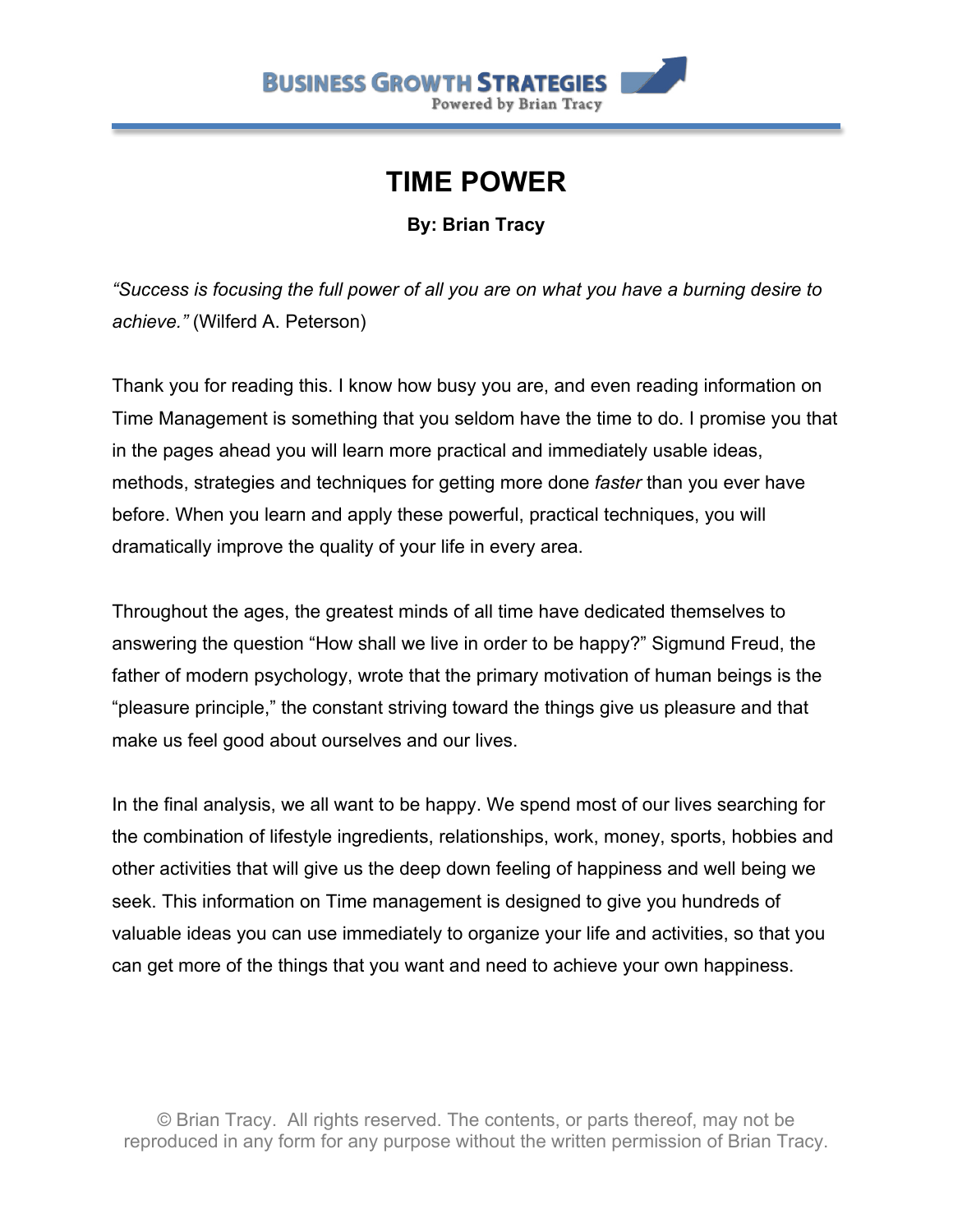#### **Time Management Is a Tool**

Time management can be viewed as a *tool* with which you can build a great life, marked by high achievement and a tremendous feeling of satisfaction and accomplishment. Time management can be looked upon as a *vehicle* that can carry you from wherever you are to wherever you want to go. Time management can be seen as a set of *personal disciplines* that, once mastered, will enable you to be, have and do anything you want or need to achieve whatever successes in life give you the greatest pleasure and happiness.

#### **The Common Denominator of Success**

The more I studied success and successful people, the more obvious it became to me that they all had one thing in common. They all placed a very high value on their time, and they continually worked at becoming better organized and more efficient.

I eventually came to the conclusion that no success is possible without excellent time management skills. You cannot even imagine a happy, fulfilled person whose life is in a state of disorganization and disarray. The best discovery I made was that, when you develop the disciplines of time management, you simultaneously develop many of the other habits that lead to high achievement, wealth and success in every part of your life.

The starting point of developing good time management skills is for you to realize that time management is really *life* management. It is the way you take care of your most precious gift. As Benjamin Franklin once said*, "Do you love life? Then do not squander time, for that's the stuff that life is made of."*

As you learn to master your time, you simultaneously master your life and take complete control over your future.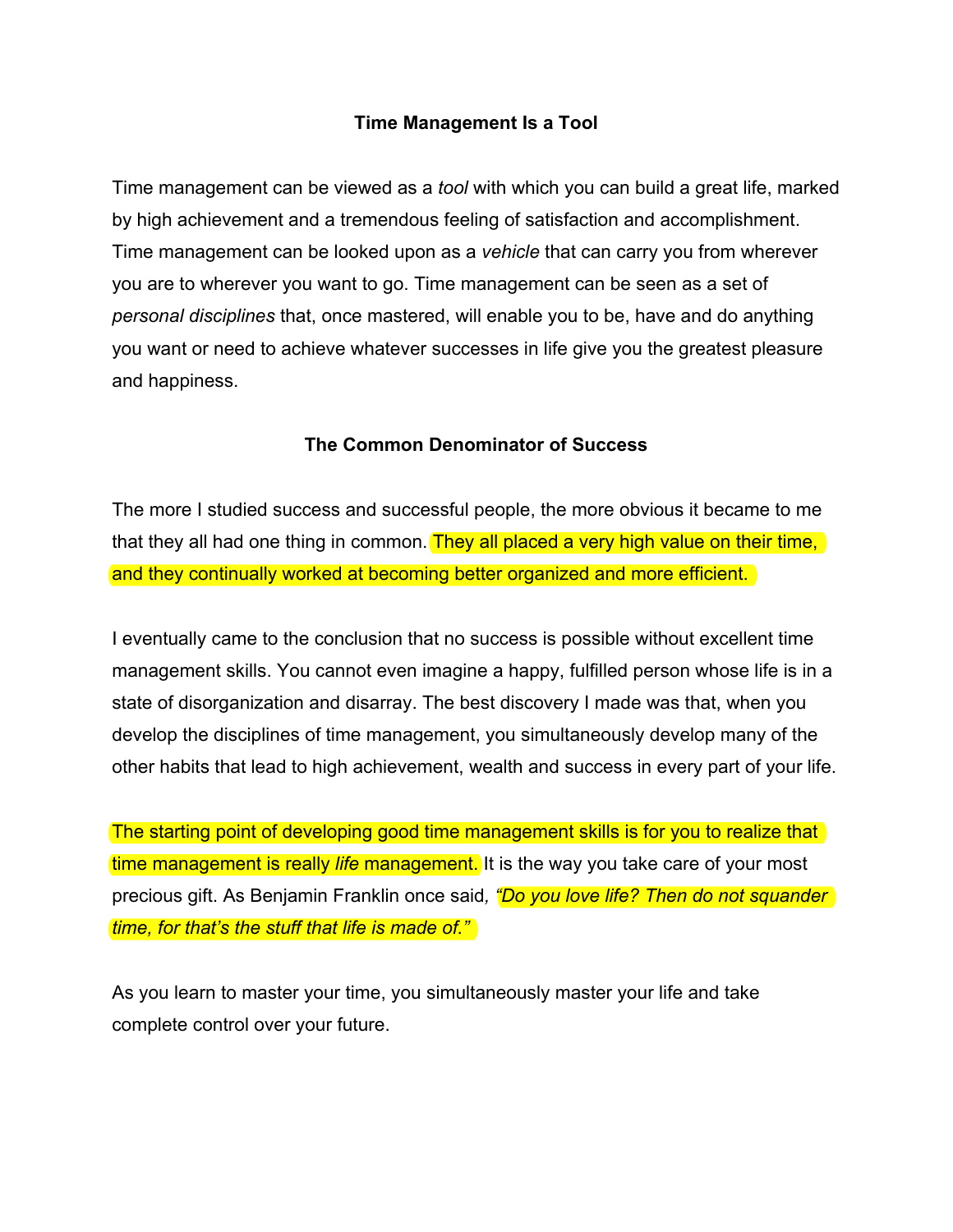# **A Handbook for High Performance**

This report is designed to give you every tool that you will ever need to become excellent in time management in your career and personal life. As you read, think about how you could apply these ideas immediately. Underline key points and make notes. Implement the action exercises at the end. Be prepared to read and review this information more than once if you wish to memorize and internalize these ideas permanently. Spaced repetition is essential to learning.

Once you master these skills, you will be set up for a lifetime of increased personal efficiency, and high achievement. You will become a new person, with a new way of looking at life. You will get more done in less time than you ever thought possible. You will take complete control over your life.

*"When every physical and mental resource is focused, one's power to solve a problem multiplies tremendously."* (Norman Vincent Peale)

# **The Psychology of Time Management**

*"The mind is the limit. As long as the mind can envision the fact that you can do something, you can do it – as long as you believe 100 percent."* (Arnold Schwarzenegger)

The Law of Correspondence says that your outer life tends to be a mirror image of your inner life. Everywhere you look, there you are. Everywhere you look, you see yourself reflected back. You do not see the world as it is, but as you are - inside. If you want to change what is going on in the world around you - your relationships, results and rewards - you have to change what is going on in the world *inside* you. Fortunately, this is the only part of your life over which you have complete control.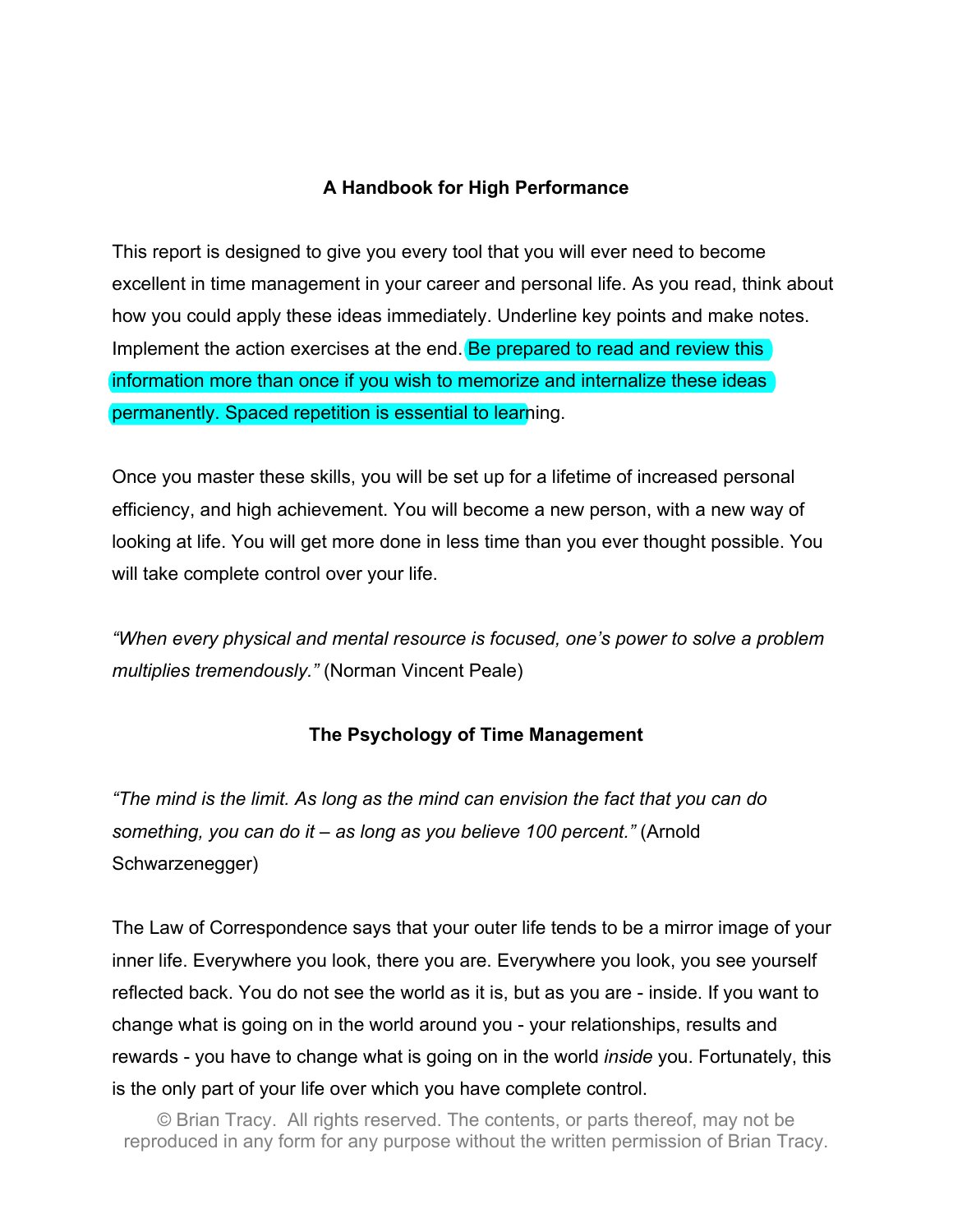# **The Starting Point of Success**

The starting point of becoming excellent in time management is *desire*. Almost everyone feels that their time management skills could be vastly better than they are. People resolve, over and over again, to get serious about time management by focusing, setting better priorities and overcoming procrastination. They intend to get serious about time management sometime, but unfortunately, *"the road to hell is paved with good intentions."*

The key to motivation is "motive." For you to develop sufficient desire to develop Time Power, you must be intensely motivated by the benefits you feel you will enjoy. You must want the results badly enough to overcome the natural inertia that keeps you doing things the same old way. Here are four good reasons for practicing time management.

# **1. Gain Two Extra Hours Each Day**

You will gain at least two additional productive hours per day by practicing what you learn in this report. Just think! What could you do or accomplish if you had the gift of two extra working hours each day. What projects could you start and complete? What books could you write and publish? What subjects could you learn and master? What could you accomplish with two extra hours that you were able to focus and concentrate on completing high-value tasks?

Two extra hours per day, multiplied by five days per week, equals ten extra hours per week. Ten extra hours per week multiplied by 50 weeks per year would give you 500 extra productive hours each year. 500 hours translates into more than twelve 40-hour weeks, or the equivalent of three extra months of productive working time each year.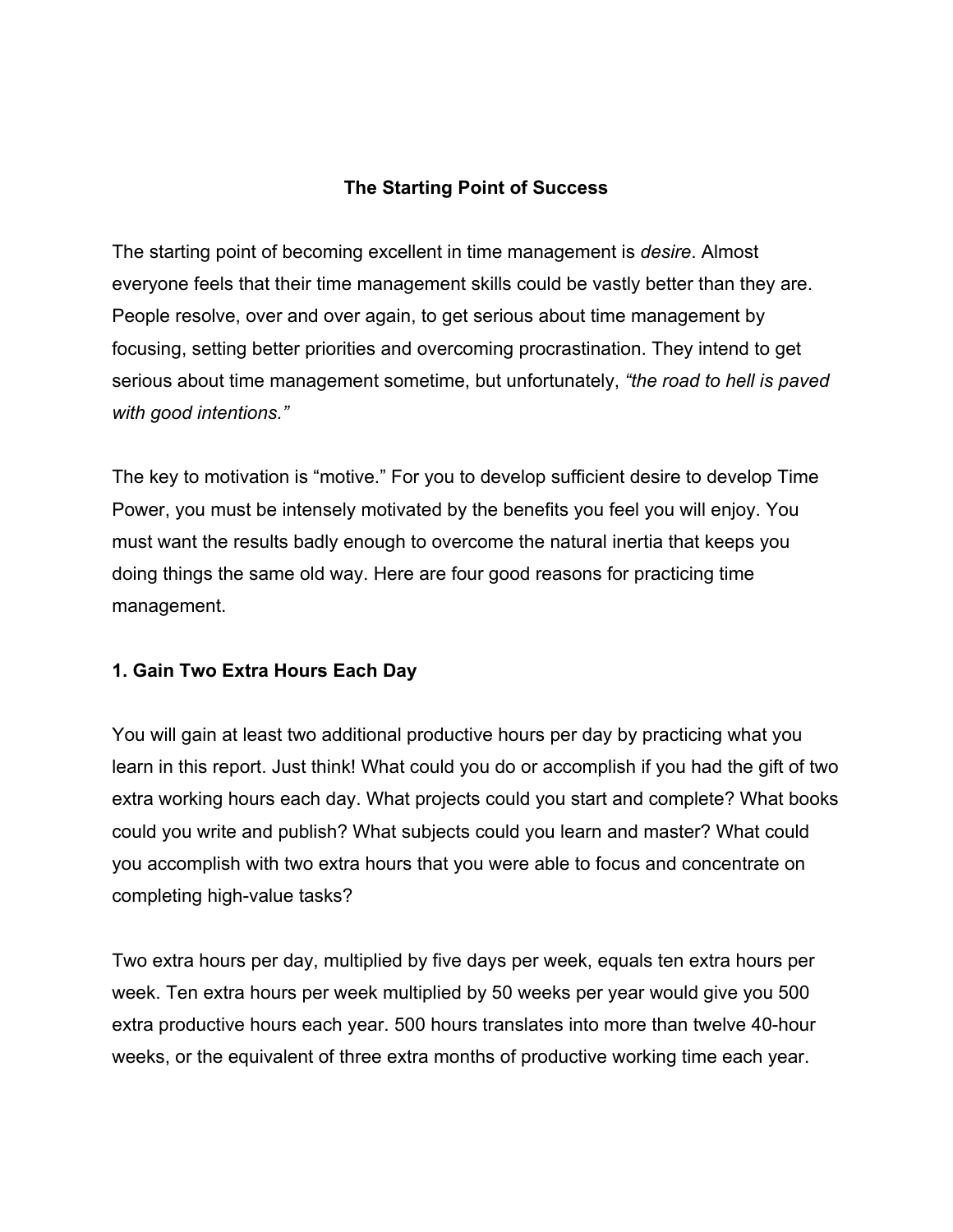By gaining two productive hours each day, you could transform your personal and working life. You could achieve all your goals, double your income over the next two to three years, and eventually achieve financial independence, if not become rich.

#### **2. Improve Your Productivity and Performance**

Your productivity, performance and income will increase by at least 25% over the next year. Two extra hours, in addition to the eight hours that you work each day, is equal to a 25% increase.

What you are earning today is what you are being paid today as a result of what you are producing today. If you increase your productivity by 25% or more, you must eventually earn and be paid 25% more. And if your current boss won't pay you for improved performance, some other boss will come along and gladly give you more money for your ability to produce greater results.

# **3. Increase Your Sense of Control**

You will have more energy and less stress as you practice these ideas. You will have a greater sense of control over your work and your personal life. You will feel like the master of your own destiny, and a power in your own life. You will feel more positive and powerful in every part of your life.

Over the years, psychologists have done extensive research in the area of what is called "Locus of Control." They have discovered that you feel positive about yourself and your life to the degree to which you feel in charge of your life; you have an "internal" locus of control. With an internal locus of control, you feel that your life is in your own hands, you make your own decisions and you are responsible for your own actions and outcomes. You are the primary creative force in your own life.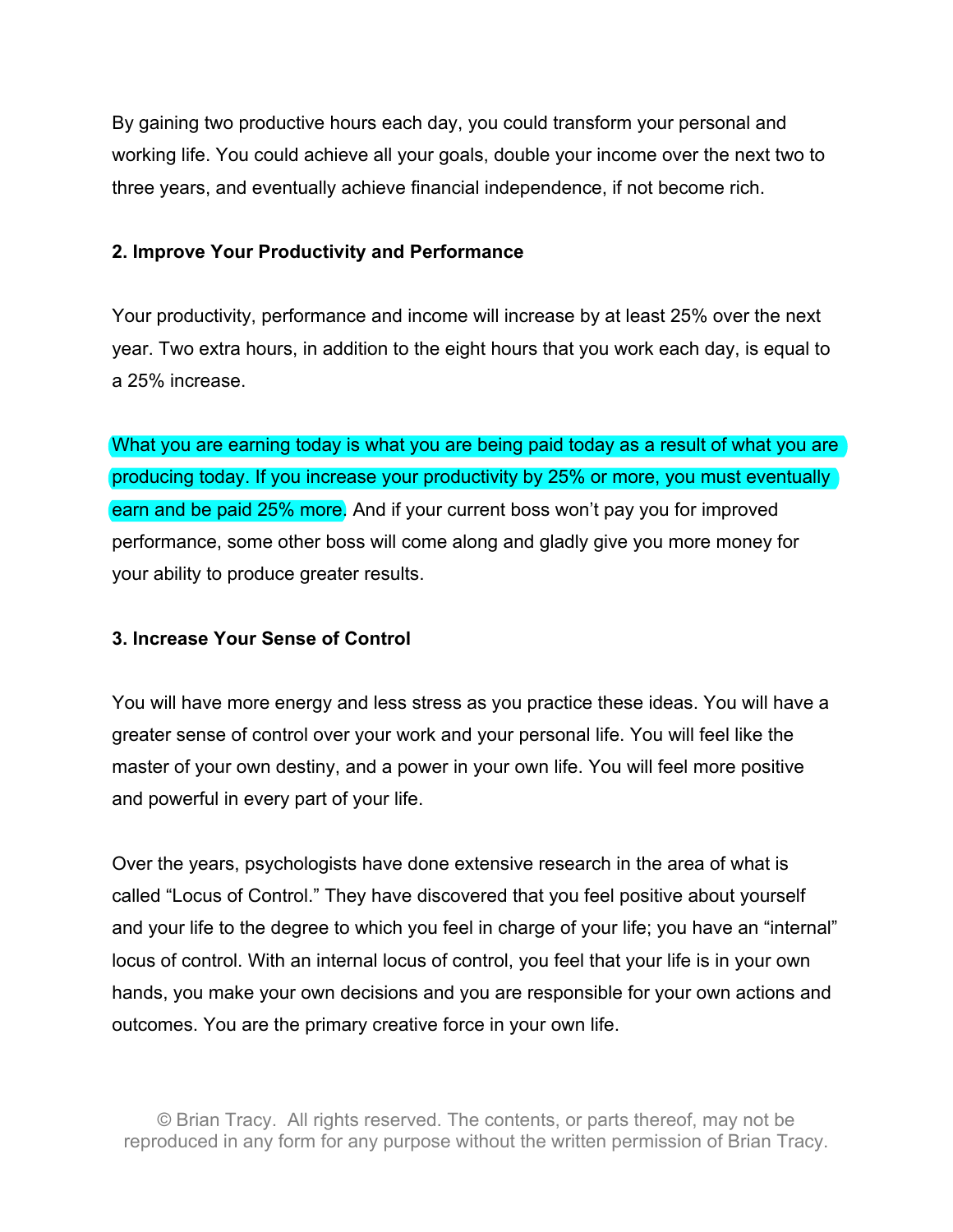Psychologists have also found that if you have an "external" locus of control, in that you feel that you are controlled by people and circumstances outside of yourself, such as your boss, your bills, your family, your health or some other factor, you will feel negative, angry and often depressed. You will feel frustrated and unable to change. You will develop what is called "learned helplessness" and see yourself more as a "creature of circumstances" rather than a "creator of circumstances." When you have an external locus of control, you feel that you are a prisoner of external forces. You often see yourself as a victim.

#### **4. More Time for Your Family**

You will have more time for your family and your personal life as you get your time and your life under control. You will have more time for your friends, for relaxation, for personal and professional development, and for anything else you want to do.

When you become the master of your own time, and gain two extra hours per day, you can use that extra time to run a marathon, complete a college degree, write a book, build a business, and create an outstanding life. With two extra hours per day, you can put your life and career onto the fast track and begin moving ahead at a more rapid rate than you ever thought possible.

# **Three Mental Barriers to Time Power**

If everyone agrees that excellent time management is a desirable skill, why is it that so few people can be described as "well organized, effective and efficient?" Over the years, I have found that many people have ideas about time management that are simply not true. But if you *believe* something to be true, it becomes true for you. Your beliefs cause you to see yourself and the world, and your relationship to time management, in a particular way. If you have negative beliefs in any area, these beliefs will affect your thinking and actions, and will eventually become your reality. *"You are not what you think you are, but what you think, you are."*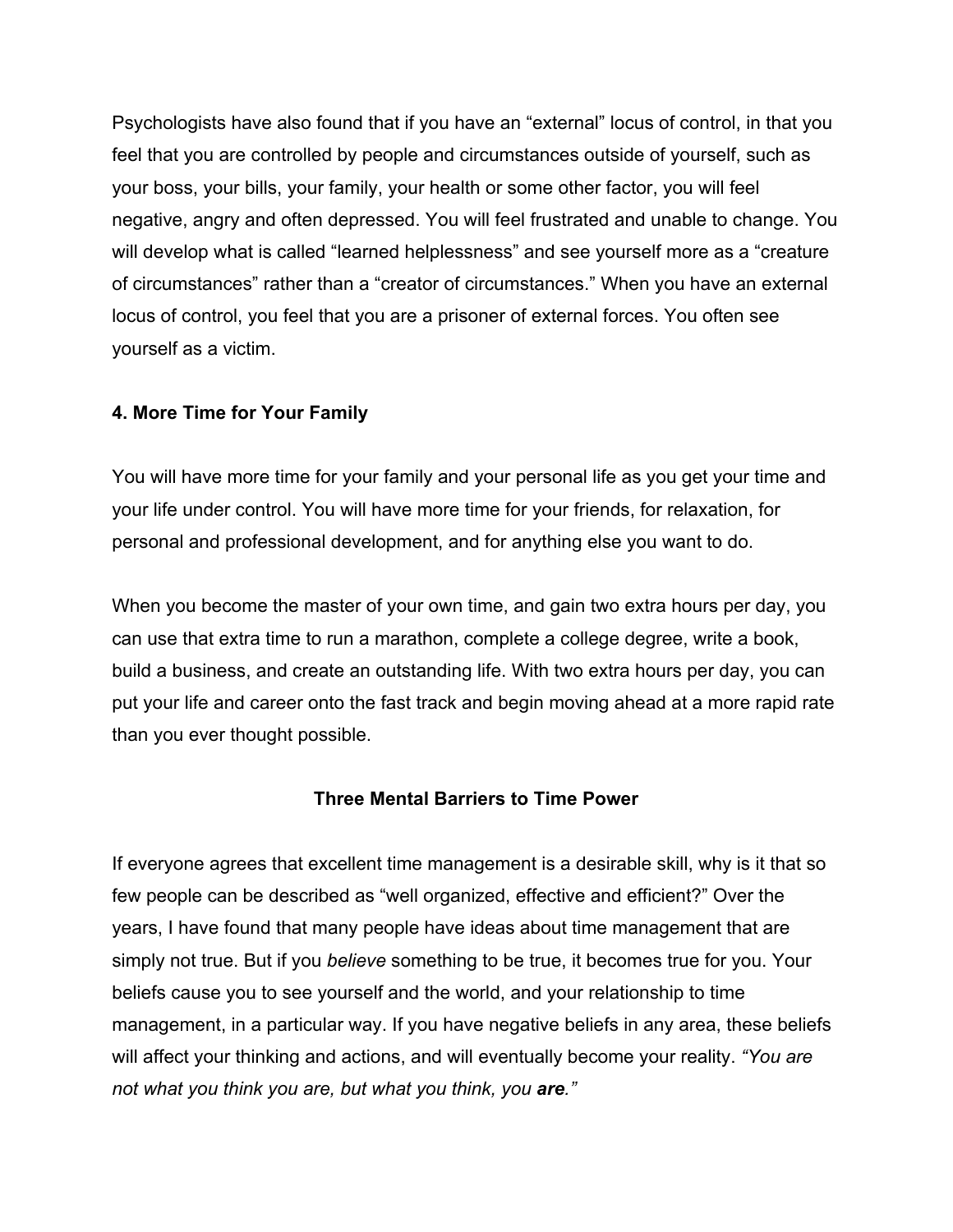#### **1. You Will Decrease Your Naturalness and Spontaneity**

The first myth of time management, or negative belief, is that if you are too well organized, you become cold, calculating and unemotional. If you are extremely effective and efficient, some people feel that they will lose their spontaneity and freedom. They will become unable to "go with the flow," to express themselves openly and honestly. People think that managing your time well makes you too rigid and inflexible.

This turns out not to be true at all. Many people hide behind this false idea and use it as an excuse for not disciplining themselves the way they know they should. The fact is that people who are disorganized are not spontaneous; they are merely confused, and often frantic. Often they suffer a good deal of stress. It turns out that the better organized you are, the more time and opportunity you have to be truly relaxed, truly spontaneous, and truly happy. You have a much greater internal locus of control.

Here is the key: Structure and organize everything that you possibly can. Think ahead, plan for contingencies, prepare thoroughly, and focus on specific results. Only then can you be completely relaxed and spontaneous when the situation changes. The better organized you are in the factors that are under your control, the greater freedom and flexibility you have to quickly make changes whenever they are necessary.

#### **2. Negative Mental Programming**

The second mental barrier to developing excellent time management skills is negative programming, often from your parents, but also from other influential people, when you are growing up. If your parents or others told you that you were a messy person, or that you were always late, or that you never finished anything you started, when you become an adult, you may still be operating unconsciously to obey these earlier commands.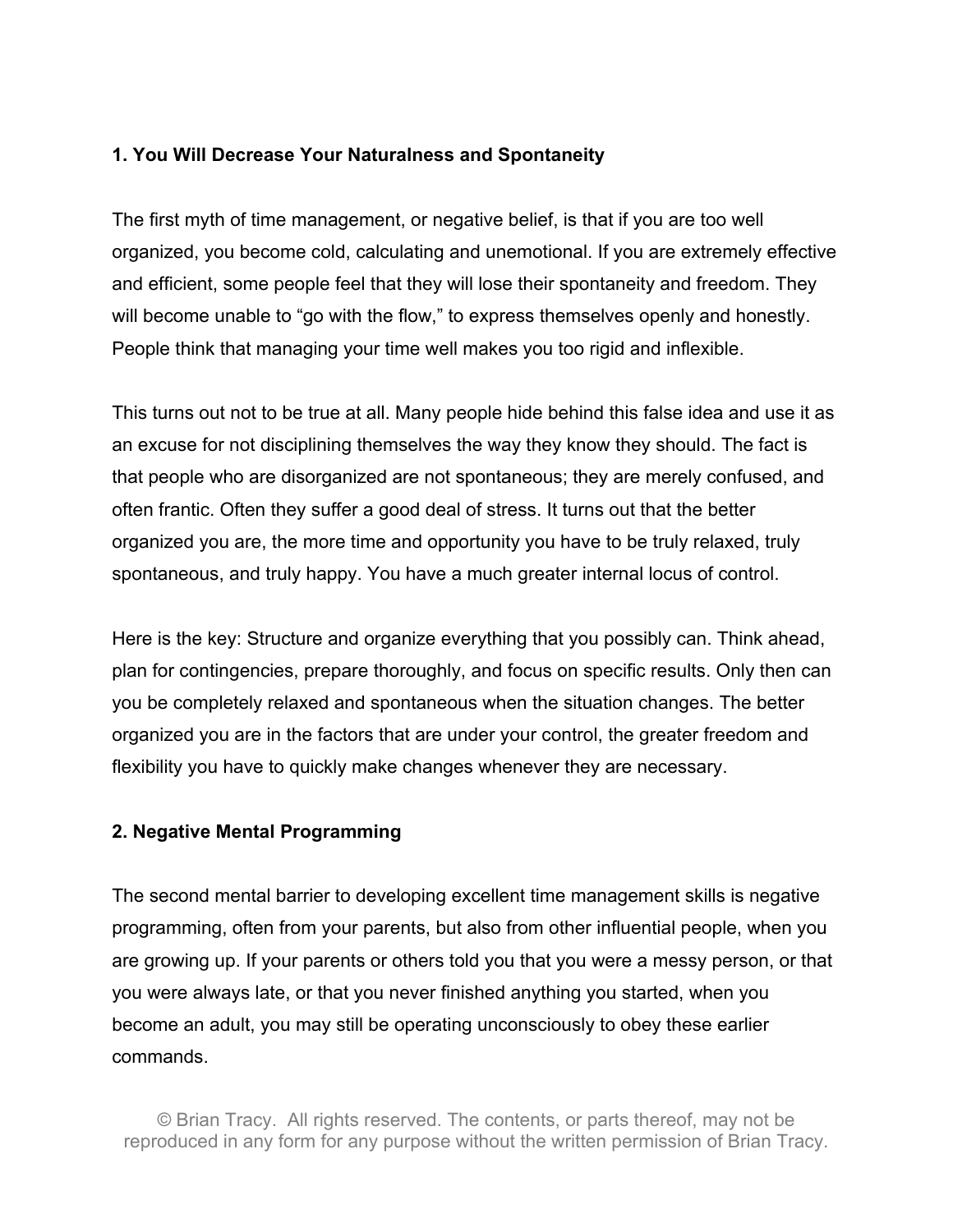The most common excuse is *"That's just the way I am,"* or *"I have always been that way."* The fact is that no one is born either messy and disorganized, or neat and efficient. Time management and personal efficiency skills are disciplines that we learn and develop with practice and repetition. If we have developed bad time management habits, we can *unlearn* them. We can replace them with good habits over time.

# **3. Self Limiting Beliefs**

The third mental barrier to good time management skills is a negative self-concept or what are called, "self-limiting beliefs." Many people believe that they don't have the ability to be good at time management. They often believe that it is an inborn part of their background or heritage. But there is no gene or chromosome for poor time management, or good time management, for that matter. Nobody is born with a genetic deficiency in personal organization. Your personal behaviors are very much under your own control.

Here is an example to prove that most of what you do is determined by your level of motivation and desire in that area. Imagine that someone were to offer you a *million dollars* to manage your time superbly for the next 30 days. Imagine that an efficiency expert was going to follow you around with a clipboard and a video camera for one month. After 30 days, if you had used your time efficiently and well, working on your highest priorities all day, every day, you would receive a prize of one million dollars. How efficient would you be over the next 30 days?

The fact is that, with sufficient motivation (one million dollars!), you would be one of the most efficient, effective, best-organized and focused people in the world. The best news is that after one full month of practicing the very best time management skills you know, you would have developed habits of high productivity and top performance that would last you the rest of your life.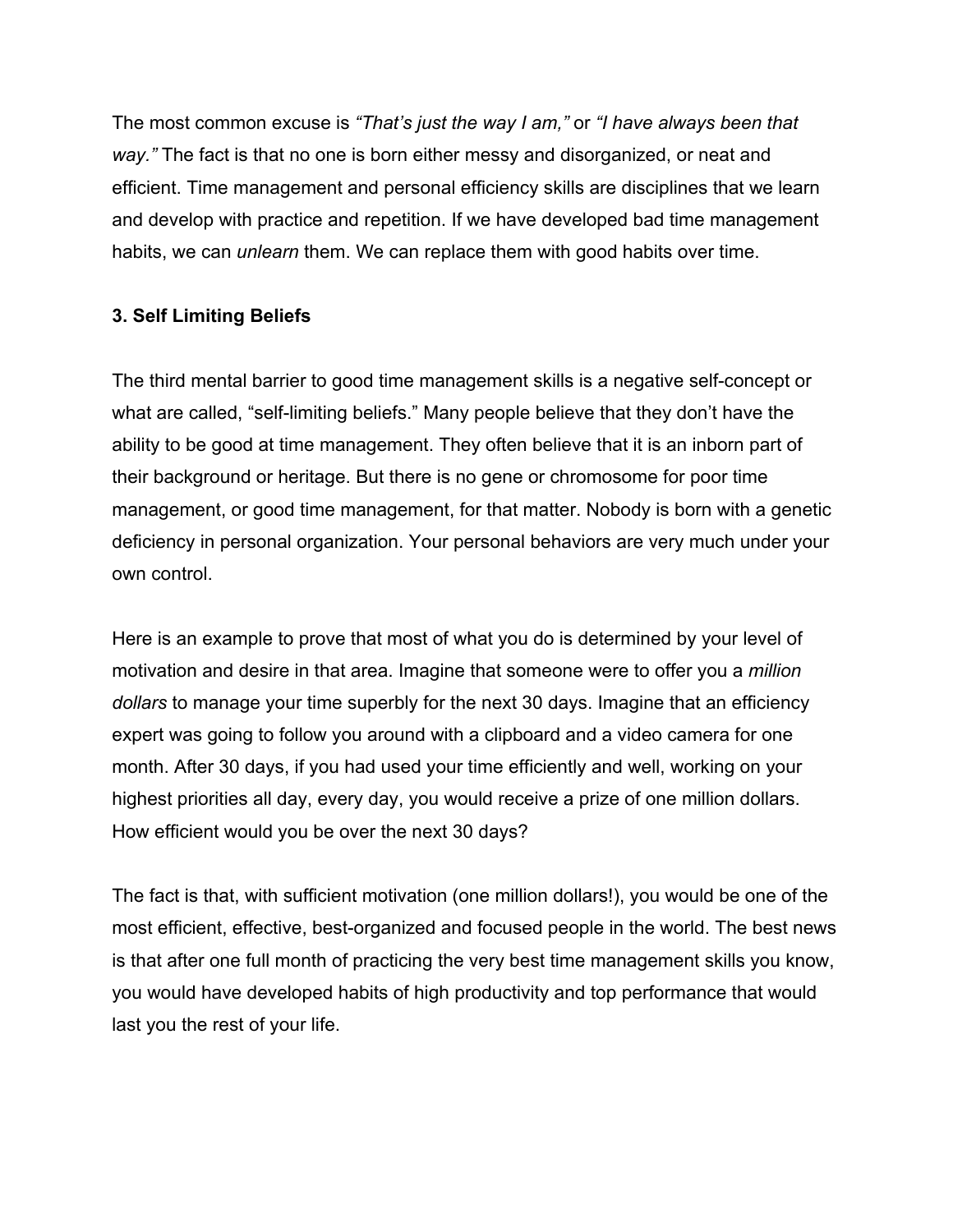# **Program Yourself for Effectiveness and Efficiency**

There are several mental techniques that you can use to program yourself for peak performance.

# **1. Positive Self Talk**

The first of these methods for programming your subconscious mind is "positive selftalk," or the use of *positive affirmations*. These are commands that you pass from your conscious mind to your subconscious mind. Affirmations are statements that you either say out loud or say to yourself with the emotion and enthusiasm that drives the words into your subconscious mind as new operating instructions. Here are some examples of affirmative commands that you can use to improve your time management skills.

Begin by repeating over and over to yourself, *"I am excellent at time management! I am excellent at time management!"* Any command repeated over and over again in a spirit of faith, acceptance and belief, will eventually be accepted by your subconscious mind. Your subconscious mind will then organize your words, actions and feelings to be consistent with these new commands.

You can continually repeat, *"I am always punctual for my appointments! I am always punctual for my appointments!"* You can create your own mental commands, such as *"I am well organized!"* or *"I concentrate easily on my highest pay-off tasks!"* My favorite time management affirmation is to repeat continually, *"I use my time well. I use my time well. I use my time well."* When you repeat these words over and over, with emphasis, they are eventually accepted by your subconscious mind. You will then find that your external behaviors will start to reflect your internal programming.

# **2. Visualize Yourself as Highly Efficient**

# The second technique that you can use to program your subconscious mind is *visualization*. Your subconscious mind is most immediately influenced by mental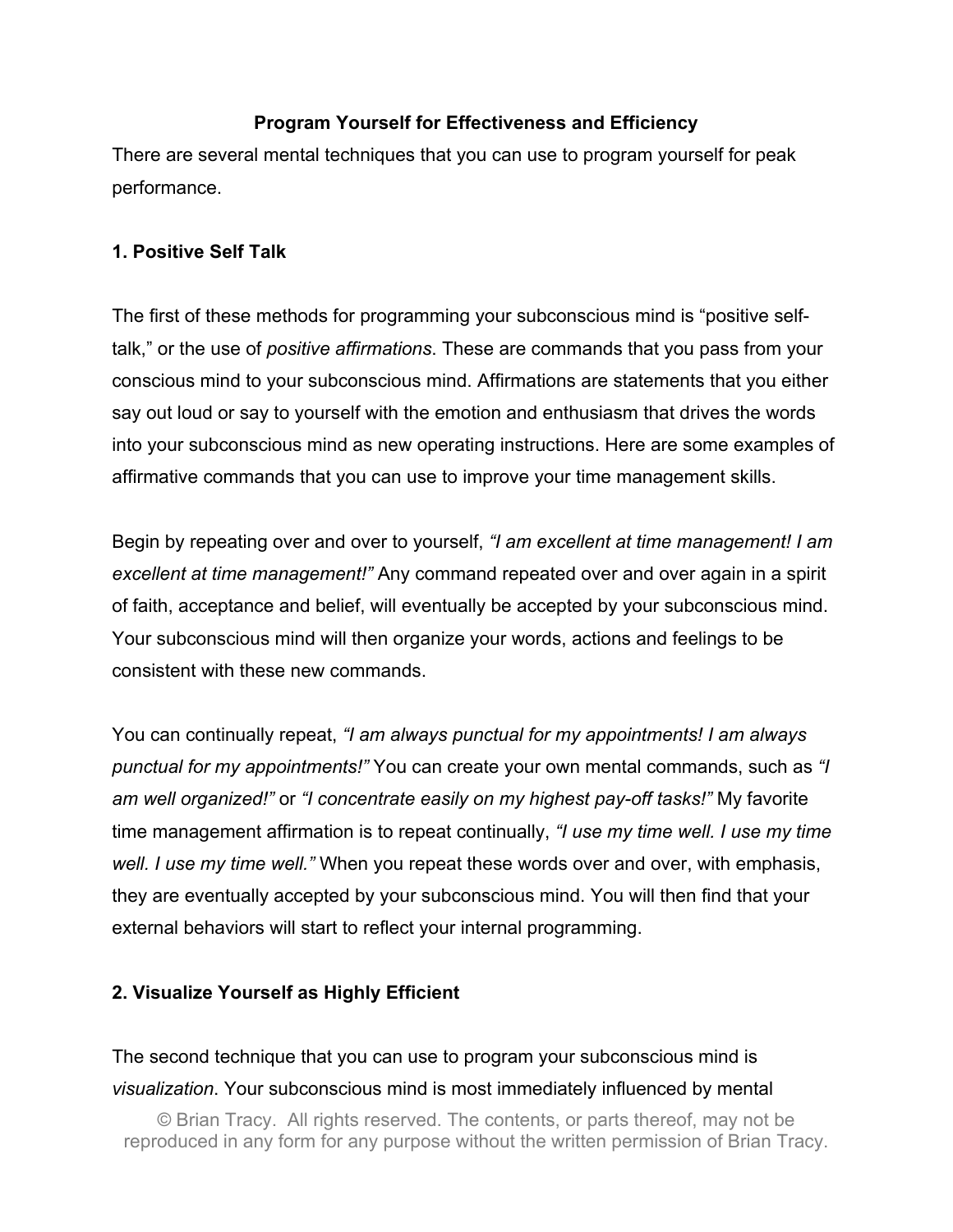pictures. In self-image psychology, the person you *see* is the person you will *be*. Begin to *see yourself* as well organized, efficient and effective. Recall and recreate memories and pictures of yourself when you were performing at your best. Think of a time when you were working efficiently and effectively, and getting through an enormous amount of work. Play this picture of yourself over and over again on the screen of your mind.

In athletic training, this is called "mental rehearsal." This requires practicing and rehearsing in your mind before you actually engage in the physical action. The more relaxed you are when you visualize yourself performing at your best, the more rapidly this command is accepted by your subconscious mind and becomes a part of your thinking and acting later on.

# **The Practice of Mental Rehearsal**

The method is simple. First, you sit or lie in a quiet place where you can be completely alone in the silence. You then imagine yourself going through an important upcoming experience, such as a meeting, a presentation, a negotiation or even a date. As you sit or lie completely relaxed, create a picture of the coming event and see it unfolding perfectly in every respect. See yourself as calm, positive, happy and in complete control. See the other people doing and saying exactly what you would want them to do if the situation was perfect. Then, breathe deeply, relax and just let it go, as if you had sent off an order and the delivery is guaranteed, exactly as you visualized it.

The best time to practice mental rehearsal is at night in bed, just before you fall asleep. The last thing you do before you doze off is to imagine yourself performing at your best the following day. You will be amazed at how often the upcoming event or experience happens exactly as you imagined it.

In becoming excellent at time management, practice mental rehearsal by continually seeing yourself as you would be if you were one of the best organized and most efficient people you could imagine. Eventually these pictures will "lock in." When they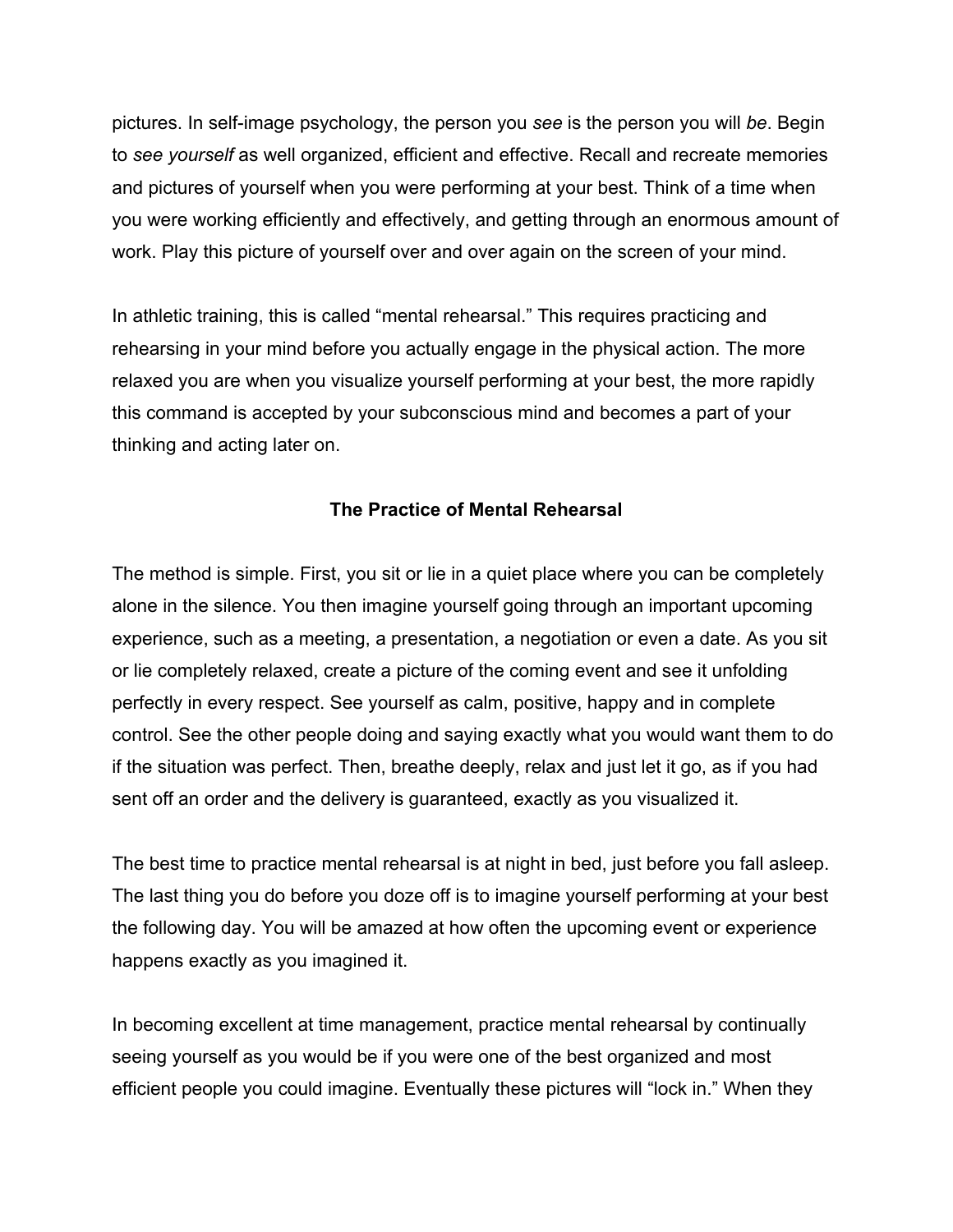do, you will find yourself easily and automatically using your time efficiently and well in everything you do.

# **3. Act the Part**

The third mental technique you can use to program your subconscious mind for efficiency and effectiveness is to *act the part* of a highly efficient person. Imagine that you have been selected for a role in a movie or stage play. In this role, you are to act the part of a person who is extremely well organized in every respect. As you go through your daily life, imagine you are an actor who is playing this part, who is already very good at time management. Act is if you are already using your time efficiently and well.

Pretend that you are an expert in personal efficiency. *Fake it until you make it.* When you pretend that you are excellent in time management, eventually the action, which is under your direct control, will develop the mindset or the belief in your subconscious mind that is consistent with it.

# **4. Benchmark against the Best**

The fourth mental technique you can use for becoming a highly efficient person is called "modeling." Modeling requires you to pattern yourself after someone you know who uses his or her time well. Think of someone you admire for good time management skills. Use that person as your standard or your model. Imagine what he or she would do in any given situation, and then do it yourself.

Many of the most effective men and women in America reached their positions by modeling themselves in their earlier years after someone who was already extremely effective, someone whom they admired and respected for qualities they wanted to develop in themselves. Because of the Law of Correspondence, you always tend to become on the inside what you most admire in other people.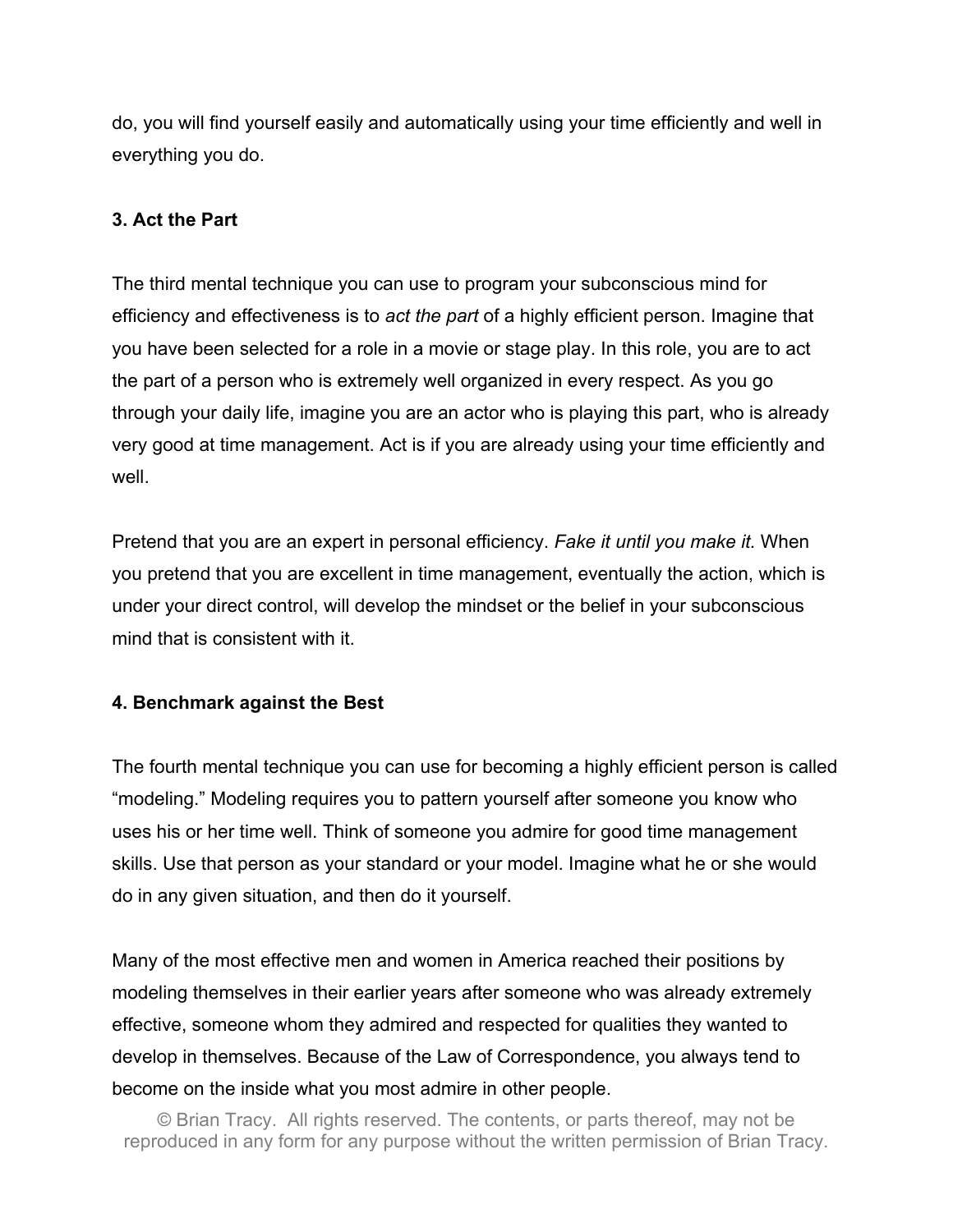#### **5. Become a Teacher**

The fifth technique for programming your subconscious mind is to imagine that you are going to be *teaching a course* in time management one year from today. This technique comes from the discoveries in the field of accelerated learning. What the experts have found is that if you think about how you would *teach* new material at the same time you are *learning* the new material, you seem to absorb it and internalize it far faster than if you just thought about learning it and using it for yourself.

As you take in these new ideas on time management, think of how you would teach them to someone else. Think of someone in your life who could benefit from practicing what you are learning. Just as you become what you think about, you also become what you teach. Just thinking about teaching something to someone else increases the speed at which you learn it yourself. And you always think about teaching those things that you most want or need to learn for yourself.

One of the fastest ways to learn new ideas and techniques permanently is to share them with other people immediately after you learn them. Each time you come across a good idea in this report, take a few moments to share it with someone nearby, either at home or at work. The concentration you require to explain the new principle in your own words to another person seems to drive the information deeper into your subconscious mind where it becomes a permanent part of your long-term memory.

#### **6. Be a Role Model for Others**

The sixth technique you can use to program your subconscious mind is to imagine that others are looking up to you as an example of excellence in time management. Imagine that you are setting the standard in your company or your organization. Imagine that everyone is looking to you for guidance on how they should plan and organize their own time. If others were watching you, what would you do differently each day? How would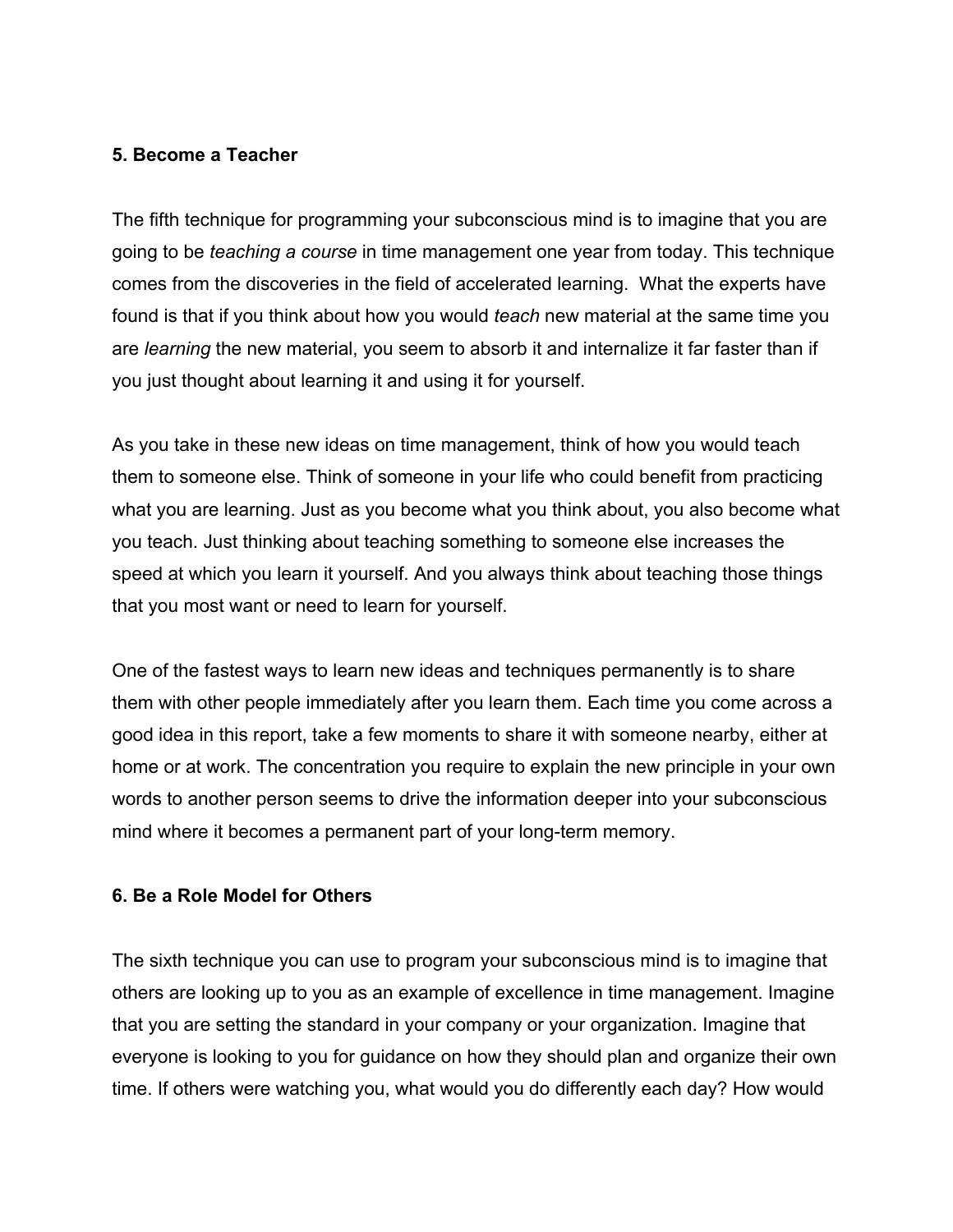you behave in your daily work? How would you organize your time if you felt that everyone was looking up at you to set the standard, to be the role model?

When you see yourself as a model, an example of excellent performance, you will always do better and accomplish more than if you just thought of yourself as personally trying to be more efficient. The more you think about yourself as an excellent time manager, the more excellent you become. The more you see yourself as a role model for others, the better you become in organizing your own time and life.

#### **Twelve Proven Principles for Peak Performance**

Here are twelve proven principles you can practice every day to get more out of yourself and improve your results in everything you do.

**Principle Number One:** *Time management enables you to increase the value of your contribution.*

Self-esteem comes from the knowledge that you are putting more in to your life and work than you are taking out, that you are contributing more to your work than you are getting back. The greater the contribution you feel that you are making to your company and to your family, the greater will be your self-esteem. Good time management enables you to greatly improve your ability to contribute more and more value to whatever you are doing.

**Principle Number Two:** *Your rewards, both tangible and intangible, will always be equal to the value of your service to other people.*

The more you put in, the more you get out. By the Law of Sowing and Reaping, time management enables you to sow more and better, and therefore to reap more and better in every area of your life. If you want to increase the quality and quantity of your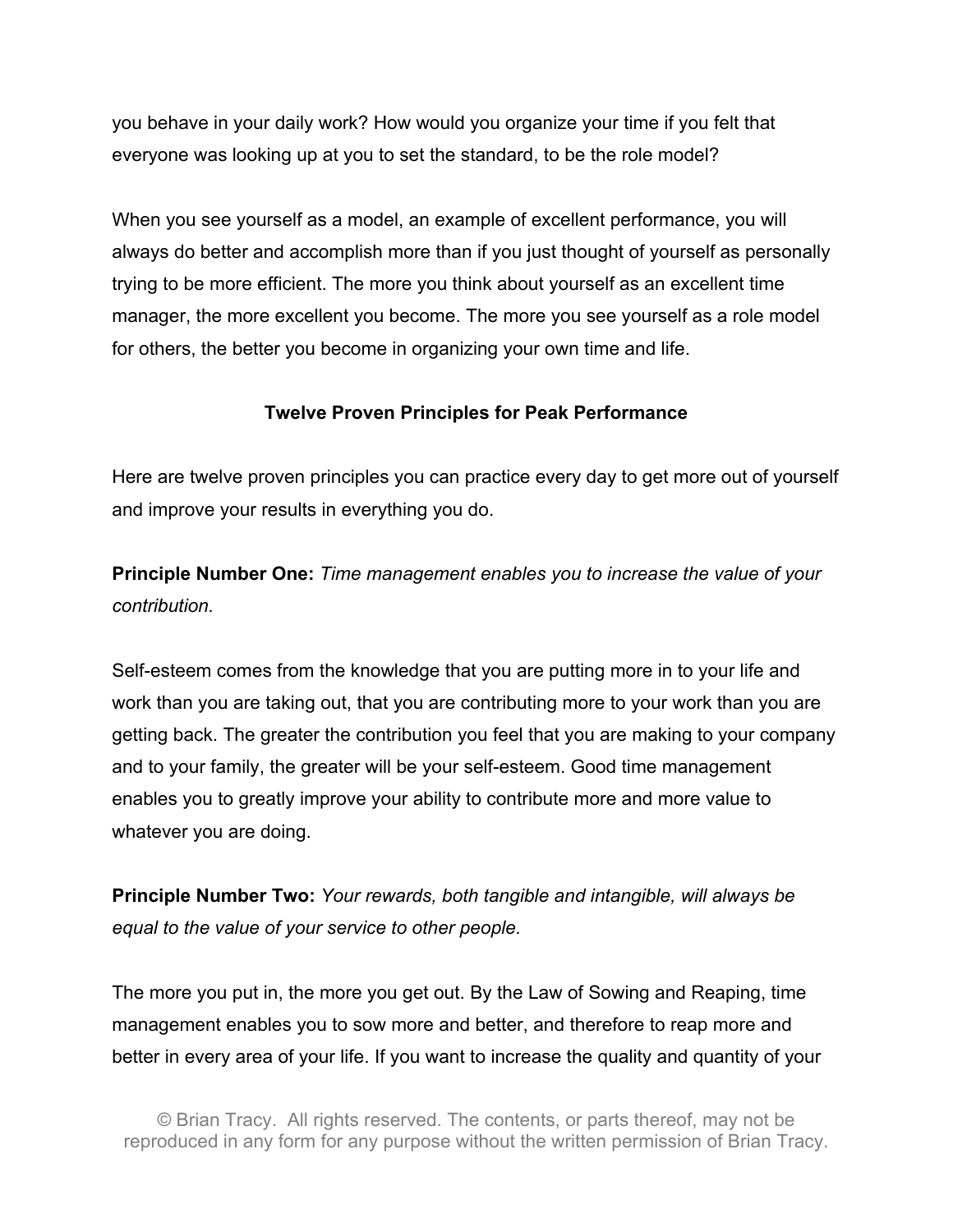rewards, you need only seek ways to increase the value of your service. This is very much under your control.

**Principle Number Three:** *Good time management requires that you see yourself as a "factory."*

A factory has three phases of production. First of all, it has inputs of raw materials, time, labor, money and resources. These are the "factors of production" that are necessary to create the end product.

Second, inside the factory there are activities that take place. These are the production activities or work that are necessary to produce the product or service. The efficiency of operations within the factory determines the productivity of the factory, and the productivity of each person involved in the production process.

Third, what emerges from the factory are the outputs or production of the factory. The value of the factory is determined by the quality and quantity of its outputs relative to its inputs. The central purpose of the management of the factory is to increase the quality and quantity of outputs.

One main difference between highly effective people and people who seem to produce very little is that top performers always focus on *outputs* or results. Average performers focus on *inputs*. Top performers focus on accomplishments; medium or low performers focus on activities.

Good time management requires that you continually ask yourself, "What outputs are expected of me? What am I expected to produce? Why exactly am I on the payroll?"

The more you focus on the required outputs of your position, the better and more effective you will become. As a result, you will create greater value and make a more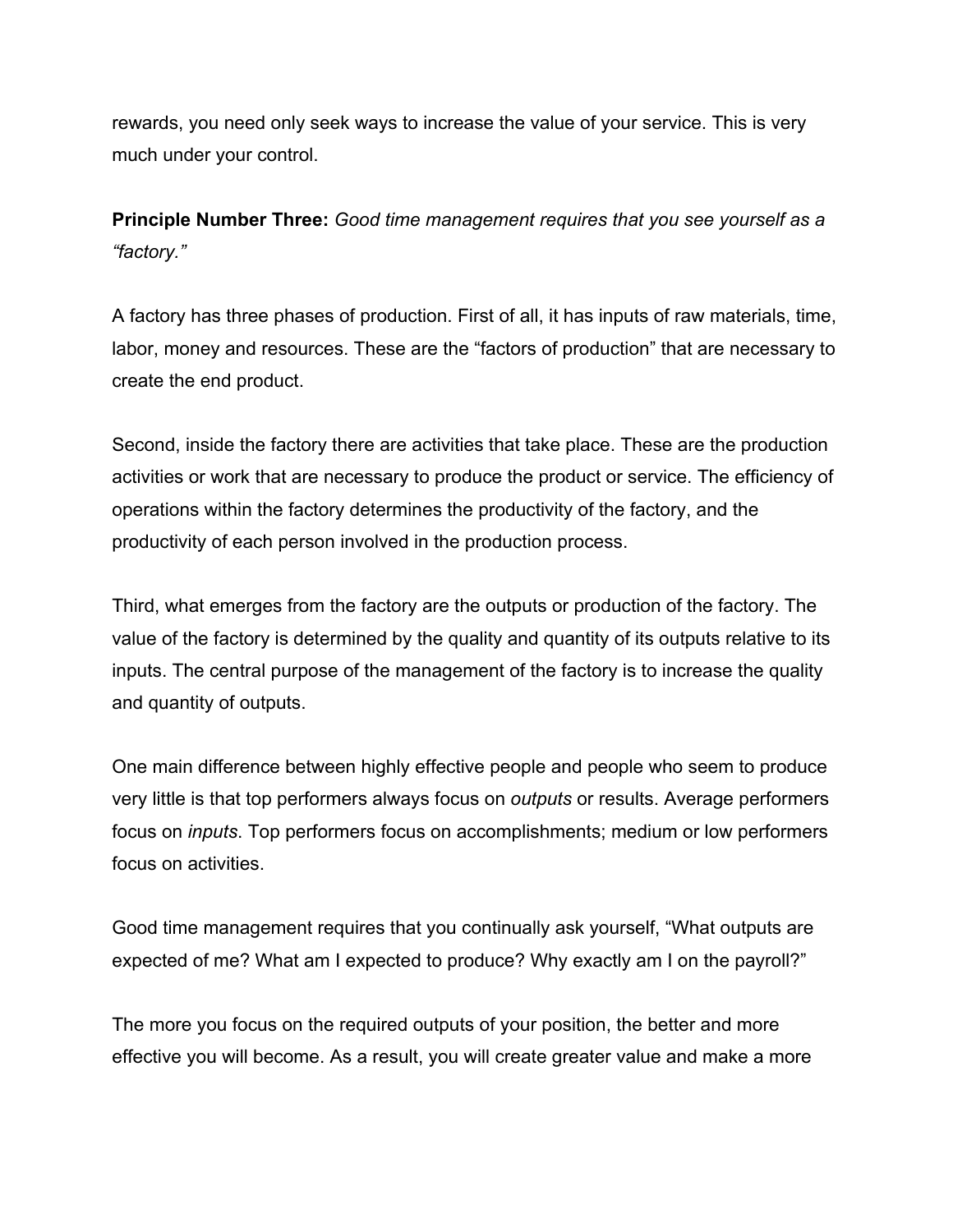important contribution. You will become more productive and therefore more valuable to yourself and to your company.

**Principle Number Four:** *Everything you accomplish, or fail to accomplish, depends upon your ability to use your time to its best advantage.*

Your levels of achievement and performance, in every area, are determined by your ability to think through and to apply the very best time management techniques available to you. You can only increase the quality and quantity of your results by increasing your ability to use your time effectively.

**Principle Number Five:** *Time is the scarcest resource of accomplishment.* Today, the biggest problem most people have is "time poverty." People may have money and material success, but they don't have enough time to enjoy them. We are short of time in almost every area of our lives.

Time is inelastic; it cannot be stretched. Time is indispensable; all work and accomplishment requires it. Time is irreplaceable; there is no substitute for it. And time is perishable; it cannot be saved, preserved or stored. Once it is gone, it is gone forever.

**Principle Number Six:** *The practice of time management skills develops judgment, foresight, self-reliance and self-discipline.*

These are the qualities of leadership and character. It is time management that enables you to get things done, and your ability to accomplish the tasks that are assigned to you is the chief measure of your value to your company, and to your world.

**Principle Number Seven:** *A focus on time management forces you to be intensely result-oriented.*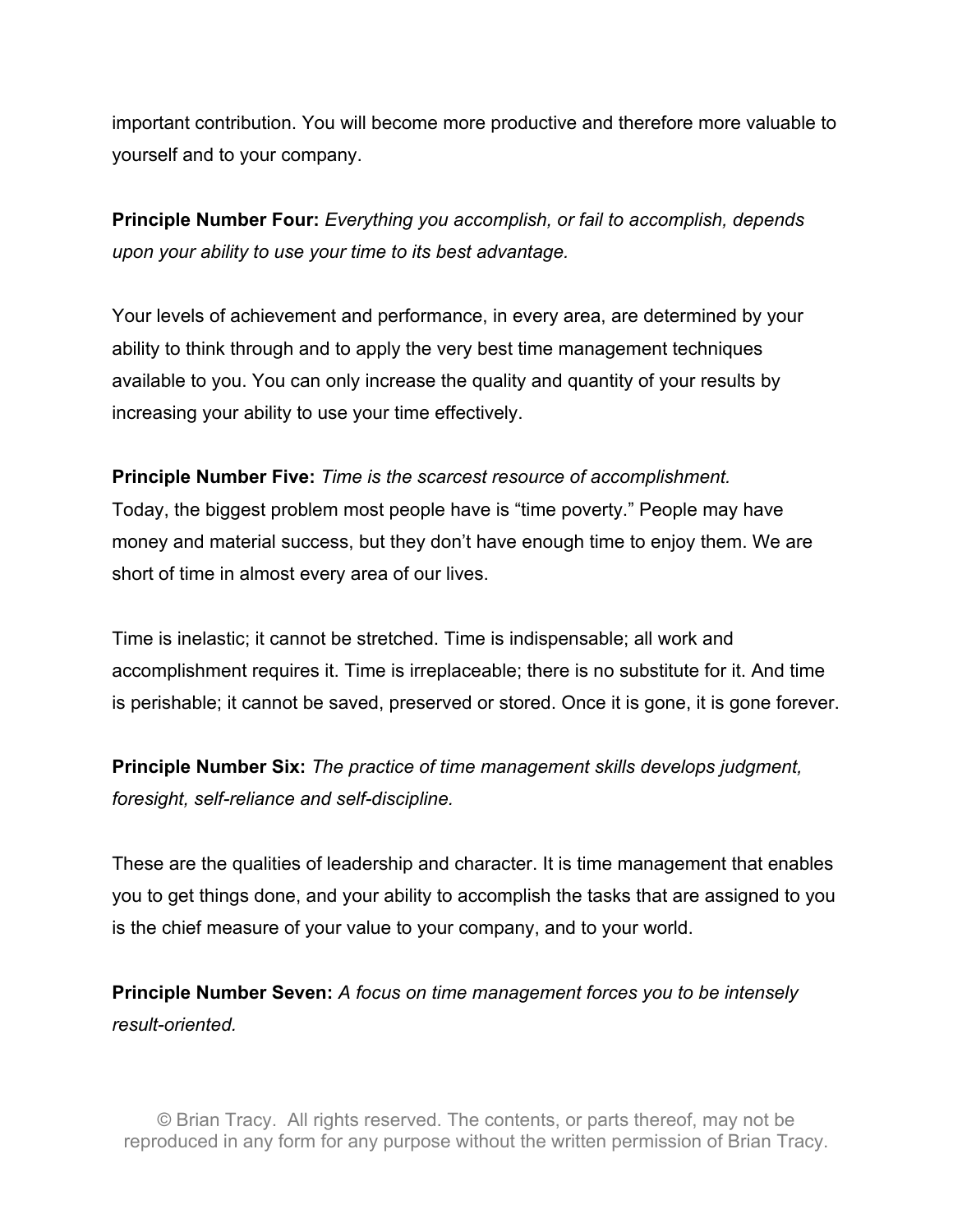Result-orientation is the key quality of men and women. Your ability to focus singlemindedly on the most important results required of you is the fastest and surest way to get paid more, promoted faster and to eventually achieve financial independence.

**Principle Number Eight:** *Time management enables you to work smarter, not just harder.*

Many people who are failures actually work harder than successful people. But they produce less in the hours they work because of poor personal and time management skills.

**Principle Number Nine:** *Good time management is a source of energy, enthusiasm and a positive mental attitude.*

The more productive you become, the more positive you feel about yourself. As you see yourself accomplishing large quantities of work, you actually experience a continuous inflow of additional energy that enables you to accomplish even more.

**Principle Number Ten:** *You grow as a person in direct proportion to the demands that you place on yourself.*

The self-discipline of time management builds character, confidence and an unshakable belief in yourself and your abilities.

**Principle Number Eleven:** *Lasting motivation only comes from a feeling of achievement and accomplishment.*

The more you get done, the better you feel about yourself, and the more eager you become to do even more.

**Principle Number Twelve:** *Now, this minute, is all the time you have*.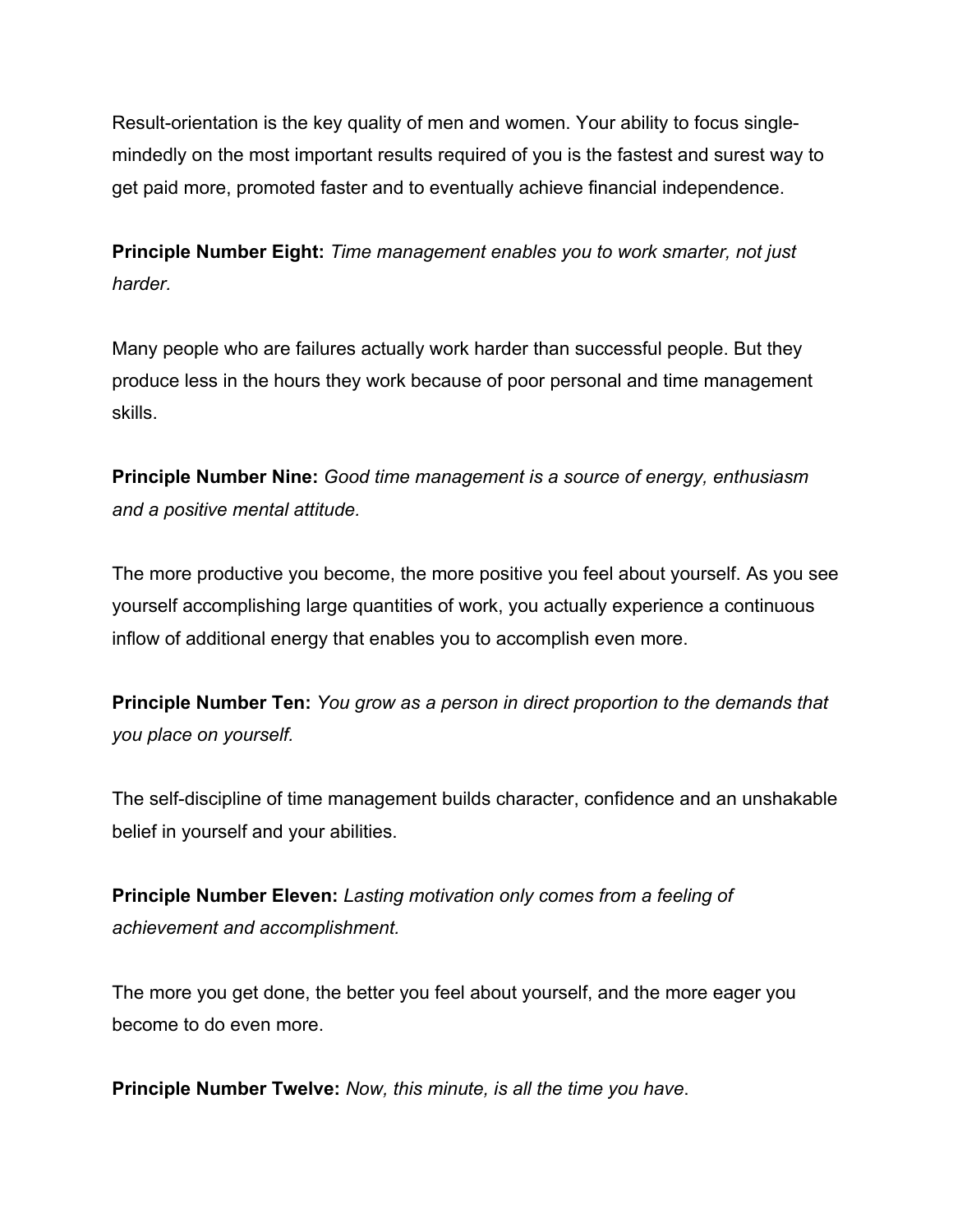If you manage yourself minute by minute, the hours and days will take care of themselves. The more tightly you manage your time, the more guaranteed you are that it will translate into a great life, hallmarked by purpose, power, control and worthwhile accomplishments.

# **Action Exercises:**

- **1.** Select one area where better time management skills can help you to be more effective and get more done. Resolve to go to work on yourself in that area immediately.
- **2.** Think back on a time when you were performing at your best. Recall and replay the picture of this experience on the screen of your mind whenever you approach a new task.
- **3.** Talk to yourself positively all the time. Repeat affirmations like, "I use my time efficiently and well!"
- **4.** Imagine that everyone around you is looking up to you as the role model of personal efficiency, and that they were going to organize their days the way you organize yours. Act accordingly.
- **5.** Think about teaching a course in time management to your friends and colleagues. What would be the most important things you would want to teach them?
- **6.** Determine the areas of your work that give you the most satisfaction and make plans to become even more productive in those areas.
- **7.** Resolve today that you are going to work and practice until you become one of the most efficient, effective and productive people in your field. Take action immediately on your resolution.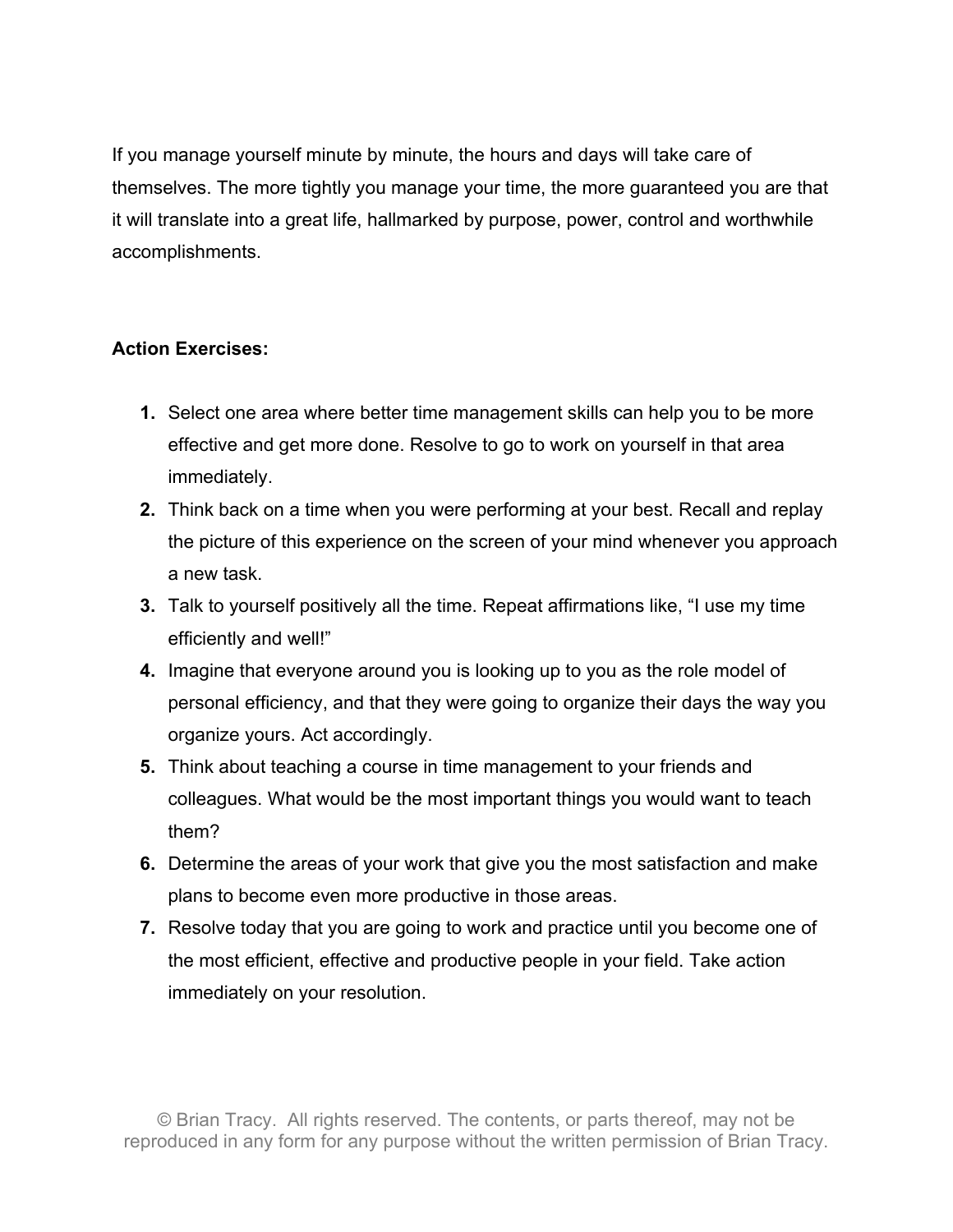#### **Author's Bio**

Brian Tracy is Chairman and CEO of Brian Tracy International, a company specializing in the training and development of individuals and organizations.

Brian's goal is to help you achieve your personal and business goals faster and easier than you ever imagined.

Brian Tracy has consulted for more than 1,000 companies and addressed more than 4,000,000 people in 4,000 talks and seminars throughout the US, Canada and 40 other countries worldwide. As a Keynote speaker and seminar leader, he addresses more than 250,000 people each year.

He has studied, researched, written and spoken for 30 years in the fields of economics, history, business, philosophy and psychology. He is the top selling author of over 45 books that have been translated into dozens of languages.

He has written and produced more than 300 audio and video learning programs, including the worldwide, best-selling Psychology of Achievement, which has been translated into more than 20 languages.

He speaks to corporate and public audiences on the subjects of Personal and Professional Development, including the executives and staff of many of America's largest corporations. His exciting talks and seminars on Leadership, Selling, Self-Esteem, Goals, Strategy, Creativity and Success Psychology bring about immediate changes and long-term results.

Prior to founding his company, Brian Tracy International, Brian was the Chief Operating Officer of a \$265 million dollar development company. He has had successful careers in sales and marketing, investments, real estate development and syndication, importation, distribution and management consulting. He has conducted high level consulting assignments with several billion-dollar plus corporations in strategic planning and organizational development.

He has traveled and worked in over 90 countries on six continents, and speaks four languages. Brian is happily married and has four children. He is active in community and national affairs, and is the President of three companies headquartered in Solana Beach, California.

Brian is the president of Brian Tracy International, and Business Growth Strategies, an internet based company that helps businesses of all sizes increase their sales and profitability by implementing the best practices of top businesses worldwide.

To learn more about Brian Tracy, please visit his website at www.briantracy.com